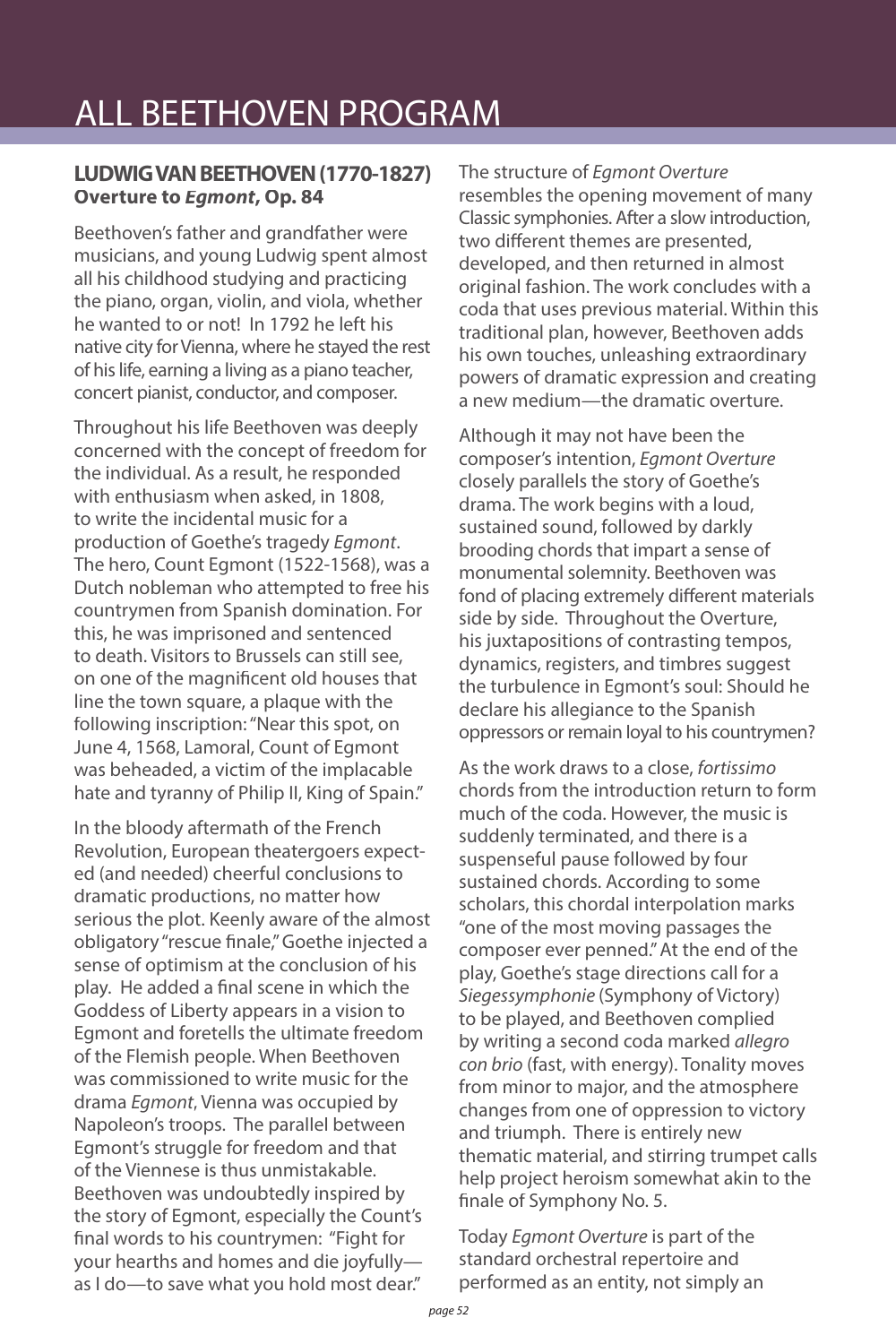# ALL BEETHOVEN PROGRAM *(continued)*

introduction to Goethe's drama. Nothing is really lost, though, for the overture vividly presents the essence of the dramatic conflict.

#### **Piano Concerto No. 1 in C Major, Op. 15**

Beethoven's five piano concertos are landmarks in the concerto repertoire. Although he had already written two in this genre, Op. 15 was the first to be published, hence its designation as No. 1. The composer wrote this work soon after his move to Vienna in 1792. Mozart had already died and Haydn was often away in London, but these two great masters still dominated the city's musical life and influenced Beethoven in his earliest pieces.

Like many 18<sup>th</sup>-century concertos, Op. 15 follows a three-movement, fast-slow-fast scheme, with typical formal structures and qualities. The opening movement is in sonata form; the slow, lyrical middle movement is ternary (ABA); while the finale is a jolly seven-part rondo (ABACABA).

Within these traditional boundaries, however, are many features of originality and individuality. One immediate example concerns the length of the composer's first piano concerto. When compared to earlier works, Op. 15 is rather extensive. In fact, it is Beethoven's longest orchestral composition before his first symphony. Another instance occurs in the opening movement. Instead of presenting the themes first in the orchestra, with the solo instrument repeating, Beethoven surprised his audience by assigning a new melody to the solo instrument. Keenly aware that a soft beginning easily attracts the audience's attention, Beethoven opens Op. 15 with a march-like theme, initially timid and *pianissimo*, but soon reiterated loudly with vigor and confidence. The composer relished placing extremely contrasting dynamics next to each other, and he uses this technique again in the final movement, where the soft theme in the

piano is immediately repeated *fortissimo* by the orchestra. As a keyboard virtuoso, it was only natural for the composer to exploit the expanded range of the newly improved piano. In the finale, one of the themes is divided between the bass and treble registers. This movement is full of energy and boisterous humor, thanks to its *scherzando* tempo and *sforzando* accents, which produce a brilliant, exuberant quality that could have been provided only by Beethoven.

Beethoven's harmonic treatment also sets the work apart from earlier compositions. The overall plan moves from C major to A-flat major and then back to the home key. There are numerous chromatic runs, ascending and descending, and a dreamy chromatic passage in the development section of movement one. The opening of the first movement also contains an unusual harmonic shift between themes— C major for the first melody and E-flat major for the second. Other notable examples of harmonic boldness are found in the various sections of the last movement. The orchestra appears in unison and moves chromatically upward, thus preparing for the eventual return to the A section in the home key.

In Piano Concerto No. 1, Beethoven was attempting to impress the Viennese public with his prowess as both a pianist and a composer. He wrote the piece for himself and premiered it, possibly as early as 1795. It was customary for performers to improvise in concerts, and Beethoven dazzled everyone with three impromptu passages in the opening movement. However, years later he realized his increasing deafness would prevent him from performing this work again. As a result, he wrote out three contrasting cadenzas for this concerto, presumably for different occasions and audiences.